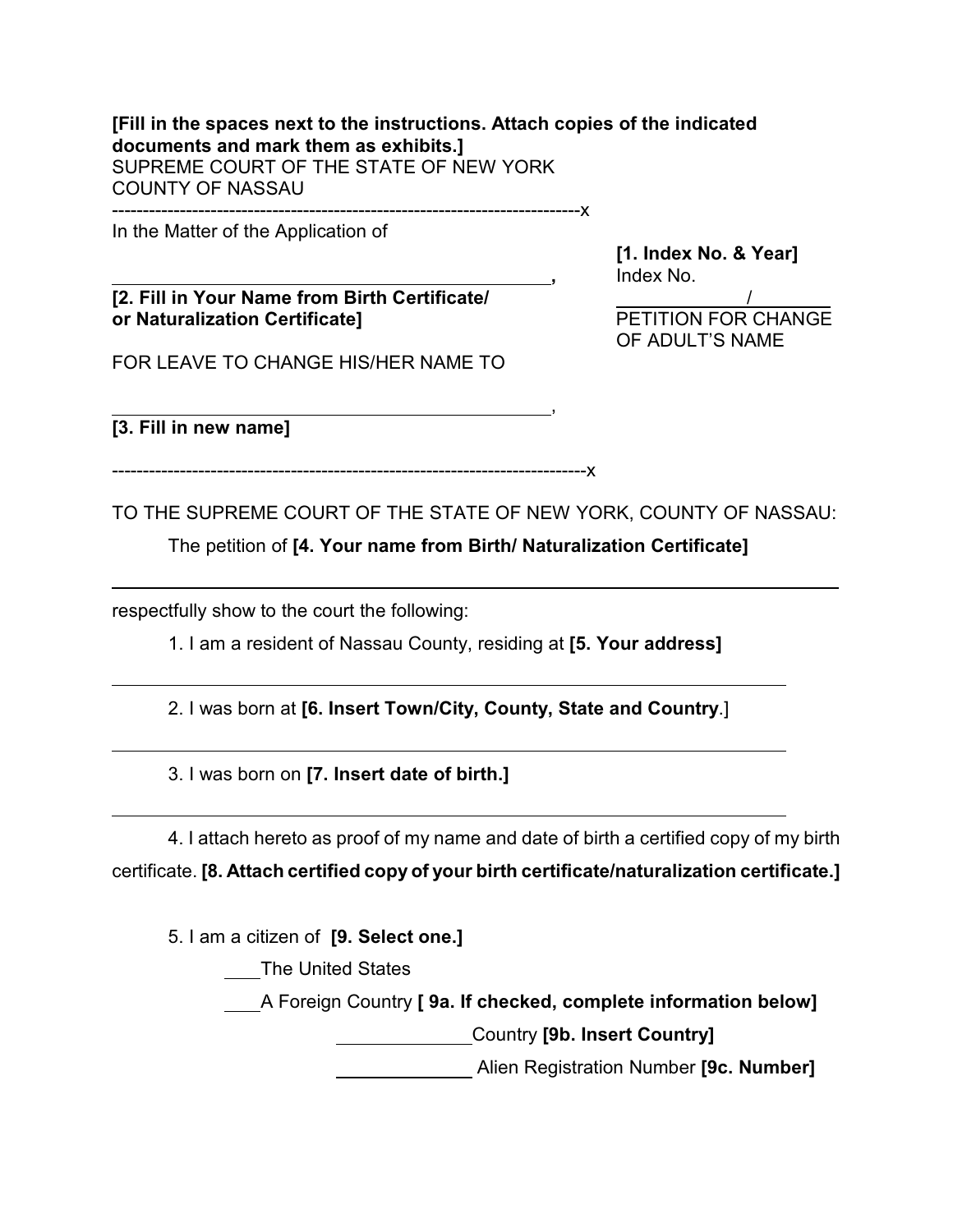6. I am \_\_\_\_Single \_\_\_\_Married \_\_\_\_Divorced \_\_\_\_Separated.

7. The petitioner

is

is not

responsible for child support obligation.

**[10. If the petitioner is responsible for child support obligations attach a separate statement.]**

8. The petitioner

 $\equiv$ is

is not

responsible for a maintenance/ alimony obligation.

**[11.If the petitioner is responsible for maintenance/alimony obligations attach a separate statement.]** 

9. I wish to change my name for the following reasons

**[12. Explain your reasons for the application.]**

10. I hereby state under the penalty of perjury that: I have no judgments or liens of record against said me nor against any property in my name. I am not party to any action or proceeding is pending. I have never been adjudicated a bankrupt. In fact, no proceeding in bankruptcy has ever been instituted by or against mein any court or before any officer of the state or of the United States, nor have I at any time made an assignment for the benefit of creditors. There are no claims, demands, liabilities or obligations on a written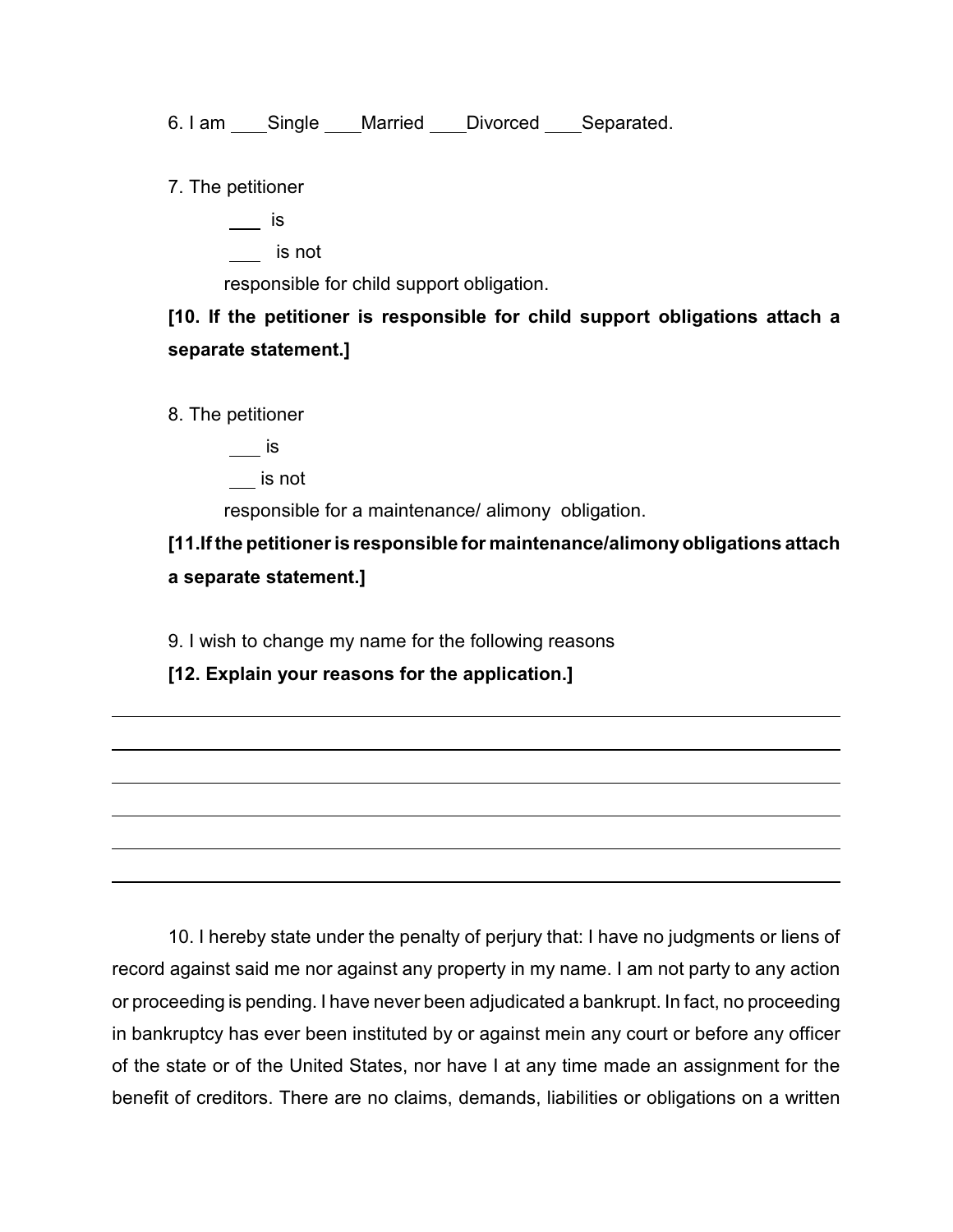instrument or otherwise against me or to which said I am a party. I have no creditors and no person will be adversely affected nor prejudiced in any way by the proposed change of name. Except as stated below: **[13. If any of the above statements are not true, complete an explanation of circumstances below]**

11. I hereby state under the penalty of perjury that: I have not been convicted of a crime. Except as stated below: **[14. If any of the above statements are not true, complete an explanation of circumstances below]**

12. No previous application has been made for this relief before this or any other court of competent jurisdiction. Except as stated below: **[15. If any of the above statements are not true, complete an explanation of circumstances below]**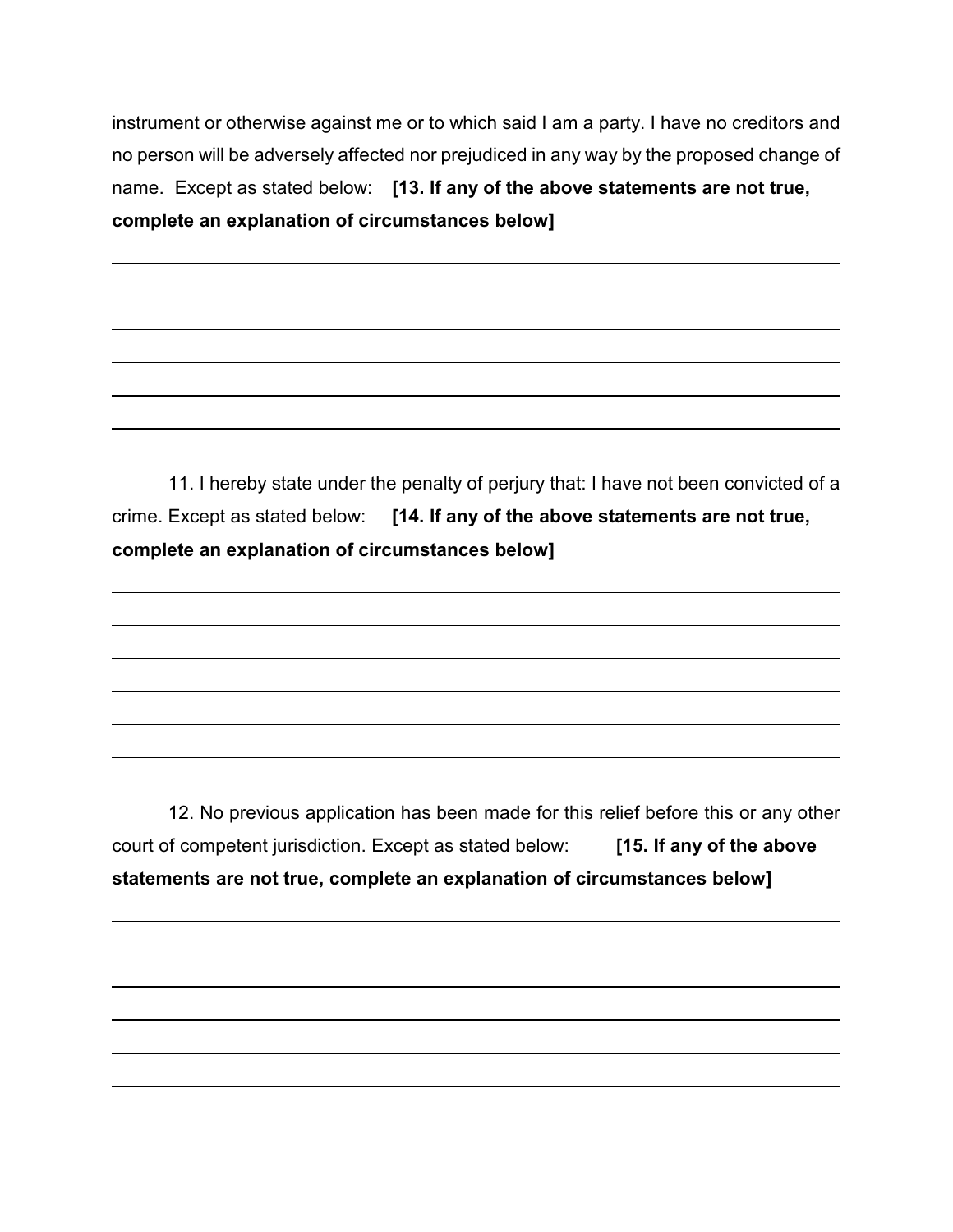WHEREFORE, your petitioner respectfully prays that an order be granted permitting said the petitioner to assume the name of **[16. Insert new name]**

<u>. Andre de la contrada de la contrada de la contrada de la contrada de la contrada de la contrada de la contra</u>

## **[17. Date and County papers are signed in]**

Dated:

 $\overline{a}$ 

 $\overline{a}$ Petitioner Signature **[18. Your signature]**

l Print Petitioner Name **[19. Print Your Name]**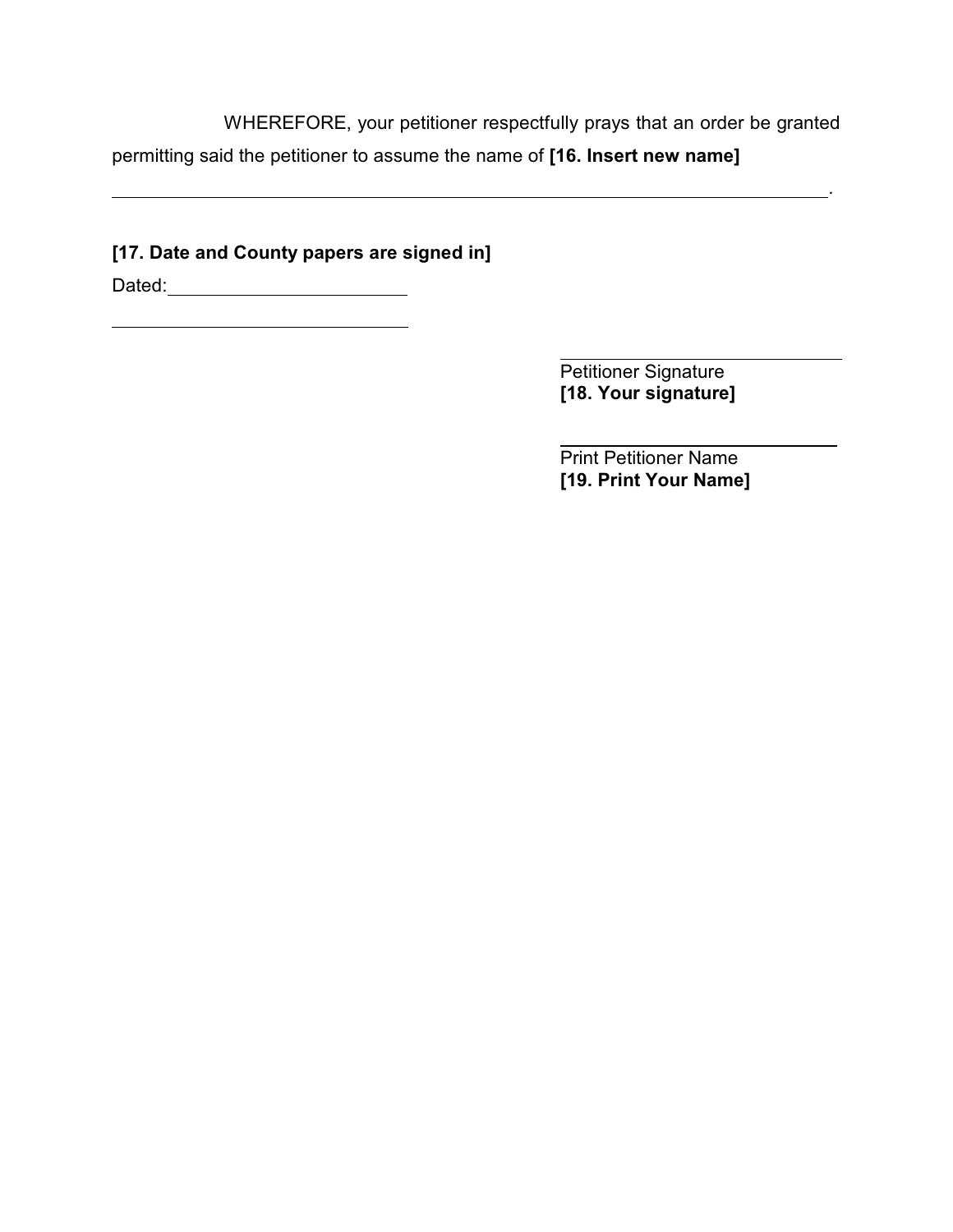| SUPREME COURT OF THE STATE OF NEW YORK<br><b>COUNTY OF NASSAU</b>                                                                                                       |                                     |
|-------------------------------------------------------------------------------------------------------------------------------------------------------------------------|-------------------------------------|
| In the Matter of the Application of                                                                                                                                     | [20. Index No. & Year]<br>Index No. |
| [21. Your name from Birth/ Naturalization Certificate]                                                                                                                  | <b>VERIFICATION</b>                 |
| FOR LEAVE TO CHANGE HIS/HER NAME TO                                                                                                                                     |                                     |
| [22. Fill in new name]                                                                                                                                                  |                                     |
| <b>STATE OF NEW YORK}</b><br>SS:                                                                                                                                        |                                     |
| COUNTY OF THE STATE OF THE STATE OF THE STATE OF THE STATE OF THE STATE OF THE STATE OF THE STATE OF THE STATE<br>[23. Insert County where papers signed and notarized] |                                     |
| <u> 1980 - Andrea Station Barbara, amerikan personal (h. 1980).</u>                                                                                                     | [24. Your name from Birth/          |
| <b>Naturalization Certificatel</b> , being duly sworn, deposes and says: I am the Petitioner in                                                                         |                                     |

**}]** , being duly sworn, deposes and say this matter.

I have read the foregoing petition and know the contents thereof. The same are true to my knowledge, except as to matters therein stated to be alleged on information and belief and as to those matters I believe them to be true

## **[25. SIGN YOUR NAME BEFORE NOTARY]**

 **[26. PRINT YOUR NAME]**

Sworn to before me this\_\_\_\_\_\_ day of

l Notary Public **[27. Verification must be notarized]**

**[Fill in the spaces next to the instructions.]**